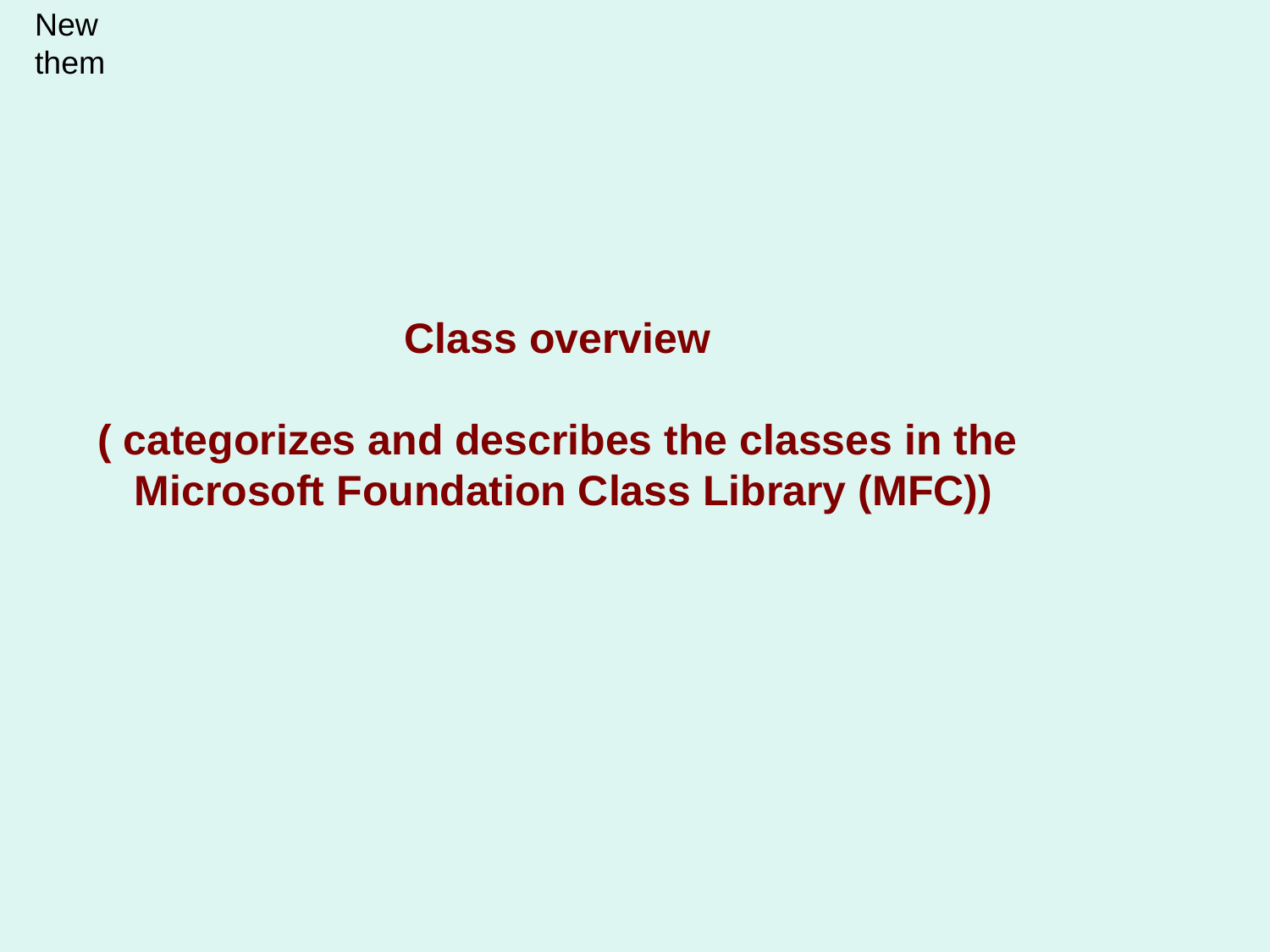**Microsoft Windows was designed long before the C++ language became popular. Because thousands of applications use the C-language Windows application programming interface (API), that interface will be maintained for the foreseeable future.** 

> **Any C++ Windows interface must therefore be built on top of the procedural Clanguage API. This guarantees that C++ applications will be able to coexist with C applications.**

The Microsoft Foundation Class (MFC) Library is an object-oriented interface to Windows that meets the following design goals:

•*Significant reduction in the effort to write an application for Windows.* 

- •*Execution speed comparable to that of the C-language API.*
- •*Minimum code size overhead.*
- •*Ability to call any Windows C function directly.*
- •*Easier conversion of existing C applications to C++.*
- •*Ability to leverage from the existing base of C-language Windows programming experience.*
- •*Easier use of the Windows API with C++ than with C.*
- •*Easier to use yet powerful abstractions of complicated features such as ActiveX controls, database support, printing, toolbars, and status bars.*
- •*True Windows API for C++ that effectively uses C++ language features.*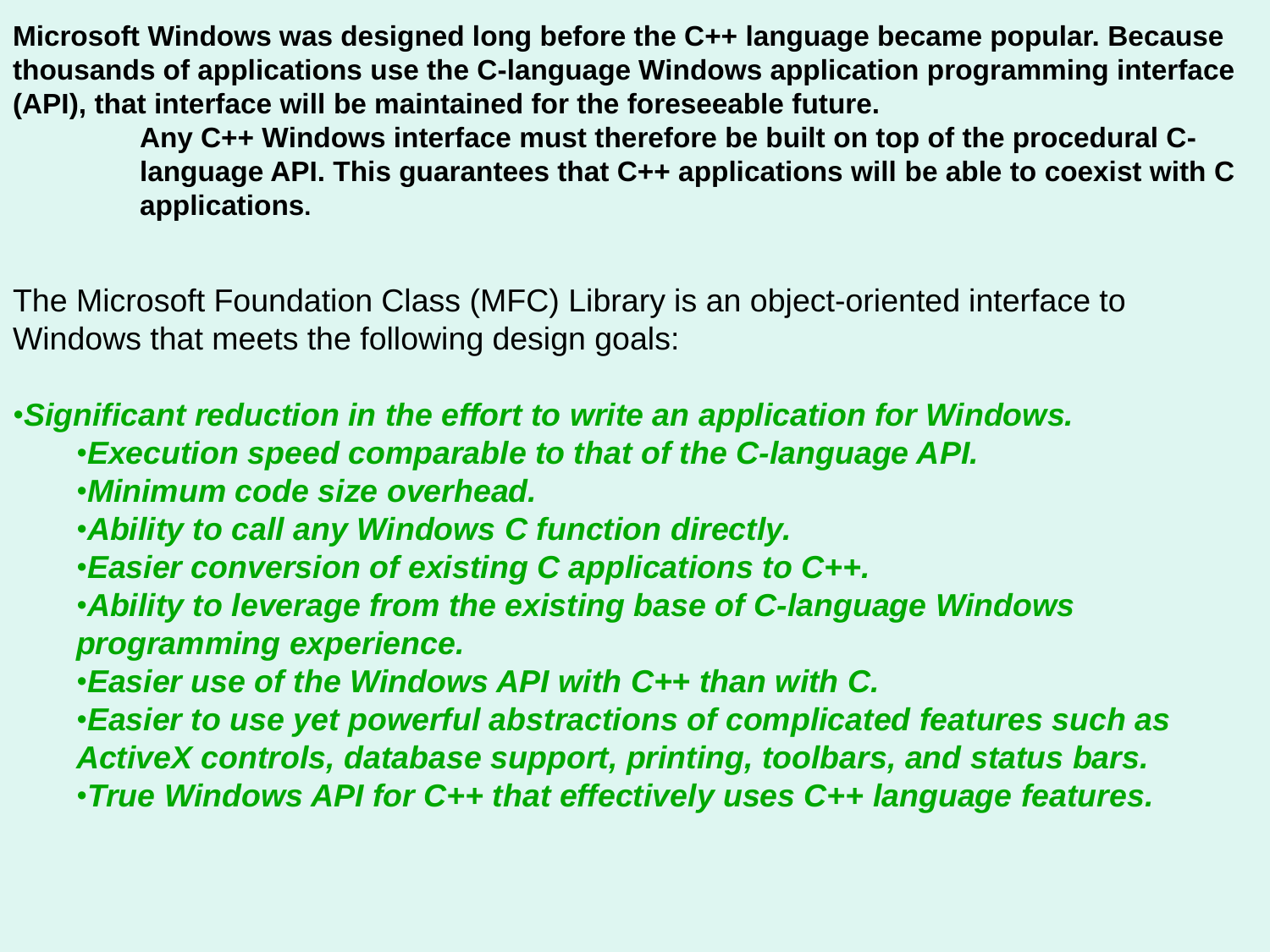**The overview categorizes and describes the classes in the Microsoft Foundation Class Library (MFC) version 7.0. The classes in MFC, taken together, constitute an application framework — the framework of an application written for the Windows API. Your programming task is to fill in the code that is specific to your application.** 

**The library's classes are presented here in the following categories:** 

•*[Root Class: CObject](_mfc_root_class.3a_.cobject.htm)* •*[MFC Application Architecture Classes](_mfc_mfc_application_architecture_classes.htm)* •*[Application and Thread Support Classes](_mfc_application_and_thread_support_classes.htm)* •*[Command Routing Classes](_mfc_command_routing_classes.htm)* •*[Document Classes](_mfc_document_classes.htm)* •*[View Classes \(Architecture\)](_mfc_view_classes_.28.architecture.29.htm)* •*[Frame Window Classes \(Architecture\)](_mfc_frame_window_classes_.28.architecture.29.htm)* •*[Document-Template Classes](_mfc_document.2d.template_classes.htm)* •*[Window, Dialog, and Control Classes](_mfc_window.2c_.dialog.2c_.and_control_classes.htm)*  •*[Drawing and Printing Classes](_mfc_drawing_and_printing_classes.htm)* •*[Output \(Device Context\) Classes](_mfc_output_.28.device_context.29_.classes.htm)* •*[Drawing Tool Classes](_mfc_drawing_tool_classes.htm)* •*[Simple Data Type Classes](_mfc_simple_data_type_classes.htm)*  •*[File and Database Classes](_mfc_file_and_database_classes.htm)* •*[File I/O Classes](_mfc_file_i.2f.o_classes.htm)*  •*[ODBC Classes](_mfc_odbc_classes.htm)* •*[OLE DB Classes](vcrefoledbclasses.htm)* •*[Internet and Networking Classes](_mfc_internet_and_networking_classes.htm)* •*[ISAPI Classes](_mfc_isapi_classes.htm)* •*[Windows Sockets Classes](_mfc_windows_sockets_classes.htm)* •*[Win32 Internet Classes](_mfc_win32_internet_classes.htm)* •*[OLE Classes](_mfc_ole_classes.htm)* •*[OLE Container Classes](_mfc_ole_container_classes.htm)* •*[OLE Server Classes](_mfc_ole_server_classes.htm)* •*[OLE Drag-and-Drop and Data Transfer Classes](_mfc_ole_drag.2d.and.2d.drop_and_data_transfer_classes.htm)*  •*[OLE Automation Classes](_mfc_ole_automation_classes.htm)* 

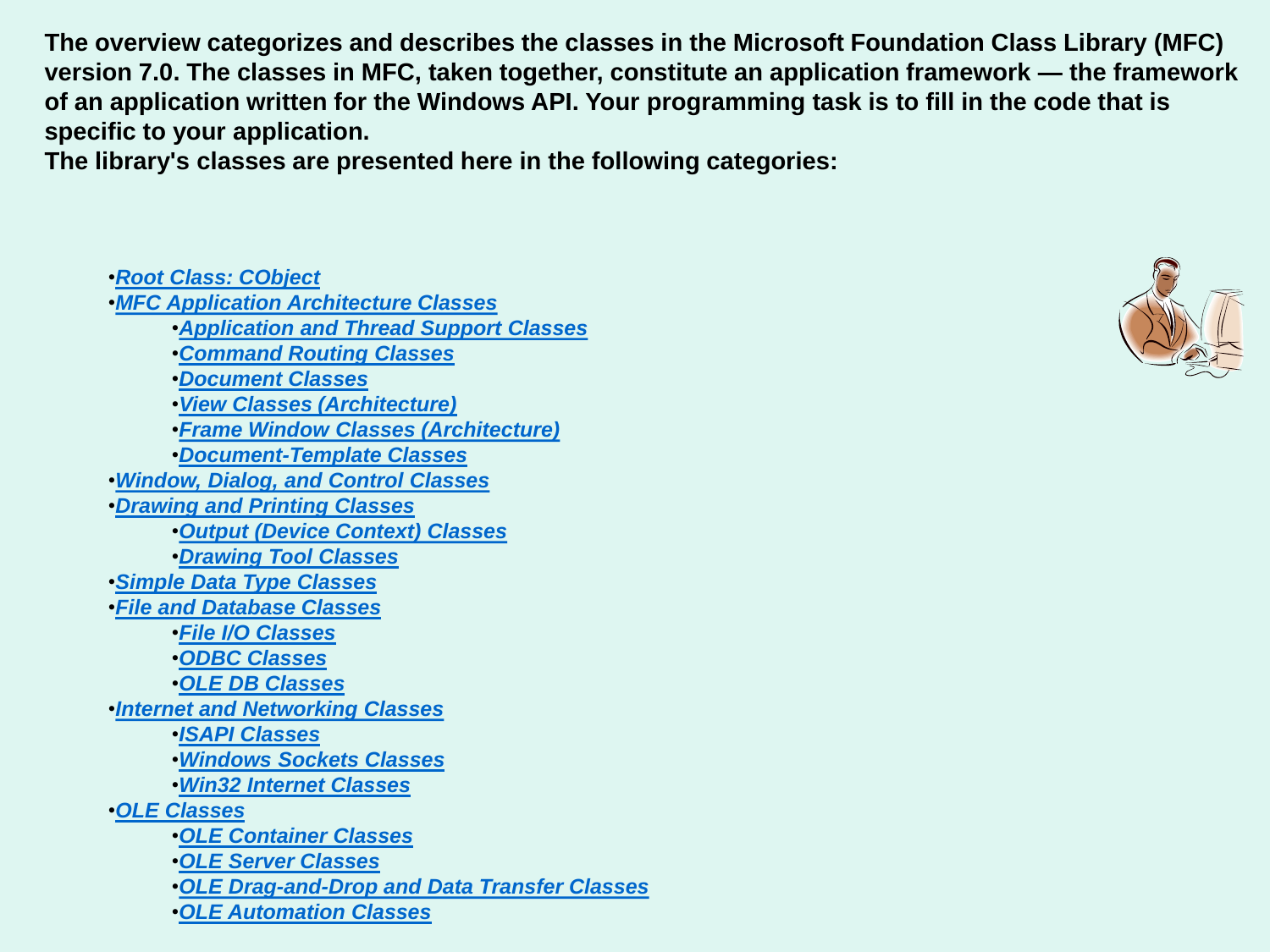Most of the classes in the Microsoft Foundation Class (MFC) Library are derived from a single base class at the root of the class hierarchy. **CObject** provides a number of useful capabilities to all classes derived from it, with very low overhead. For more information about **CObject** and its capabilities,

**Application Classes supply functionality common to most applications.** 

**Typically, you do so by deriving new classes from the architecture classes, and then adding new members or overriding existing member functions.**

**Application wizards generate several types of applications:**

**SDI (single document interface);**

**MDI (multiple document interface) applications that use the document/view architecture.**

**Document/view applications contain one or more sets of documents, views, and frame windows.** 

**All MFC applications have at least two objects: an application object derived from [CWinApp](_mfc_cwinapp.htm), and some sort of main window object, derived (often indirectly) from [CWnd.](_mfc_cwnd.htm)** 

**Applications that use document/view architecture contain additional objects. The principal objects are:** 

•**An application object derived from class [CWinApp,](_mfc_cwinapp.htm) as mentioned before.** 

•**One or more document class objects derived from class [CDocument.](_mfc_cdocument.htm) Document class objects are responsible for the internal representation of the data manipulated in the view. They may be associated with a data file.** 

•**One or more view objects derived from class [CView](_mfc_cview.htm). Each view is a window that is attached to a document and associated with a frame window. Views display and manipulate the data contained in a document class object.** 

**Document/view applications also contain frame windows (derived from [CFrameWnd\)](_mfc_cframewnd.htm).**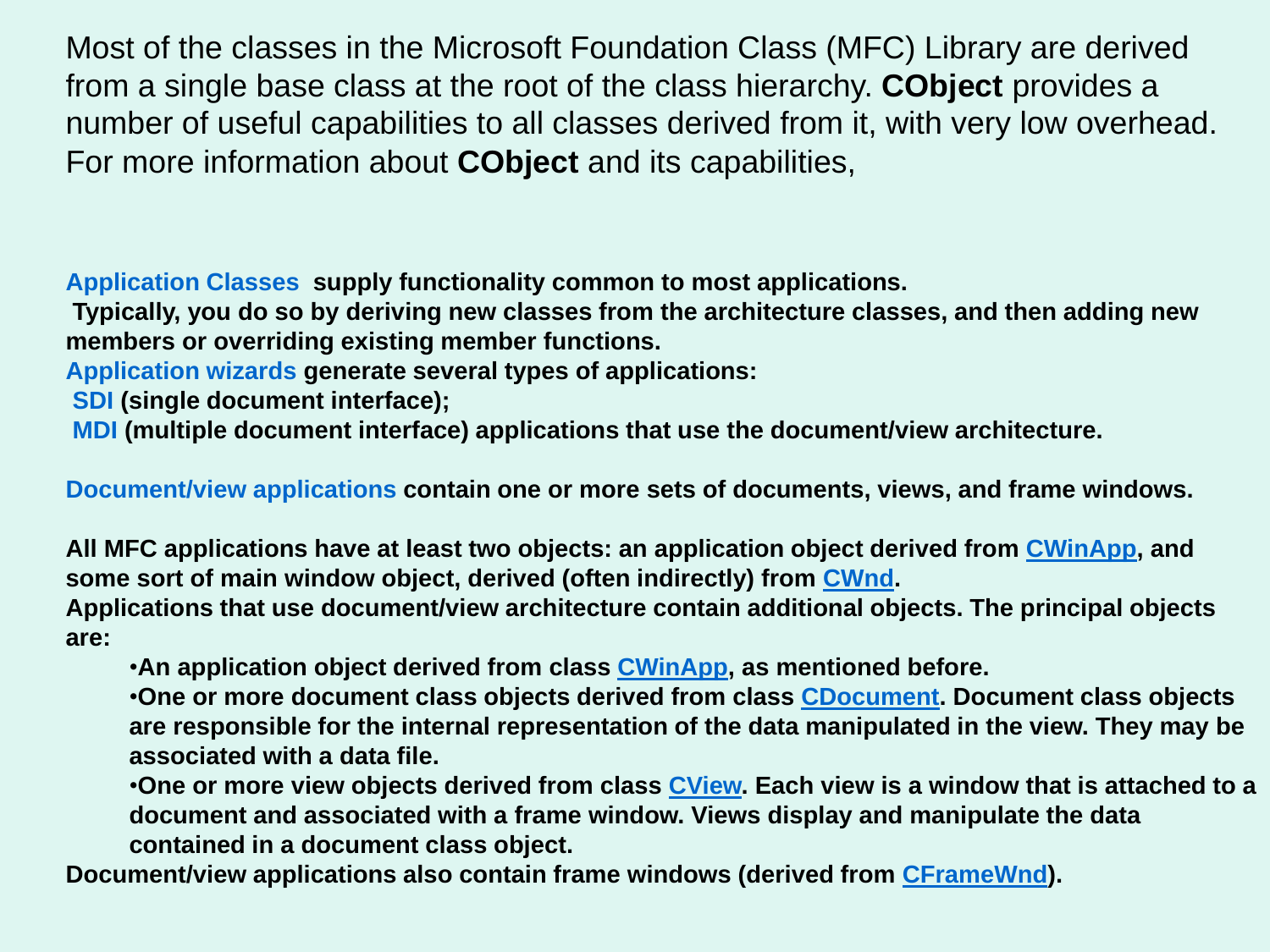### CObject

### **Application Architecture**



CDocObiectServer

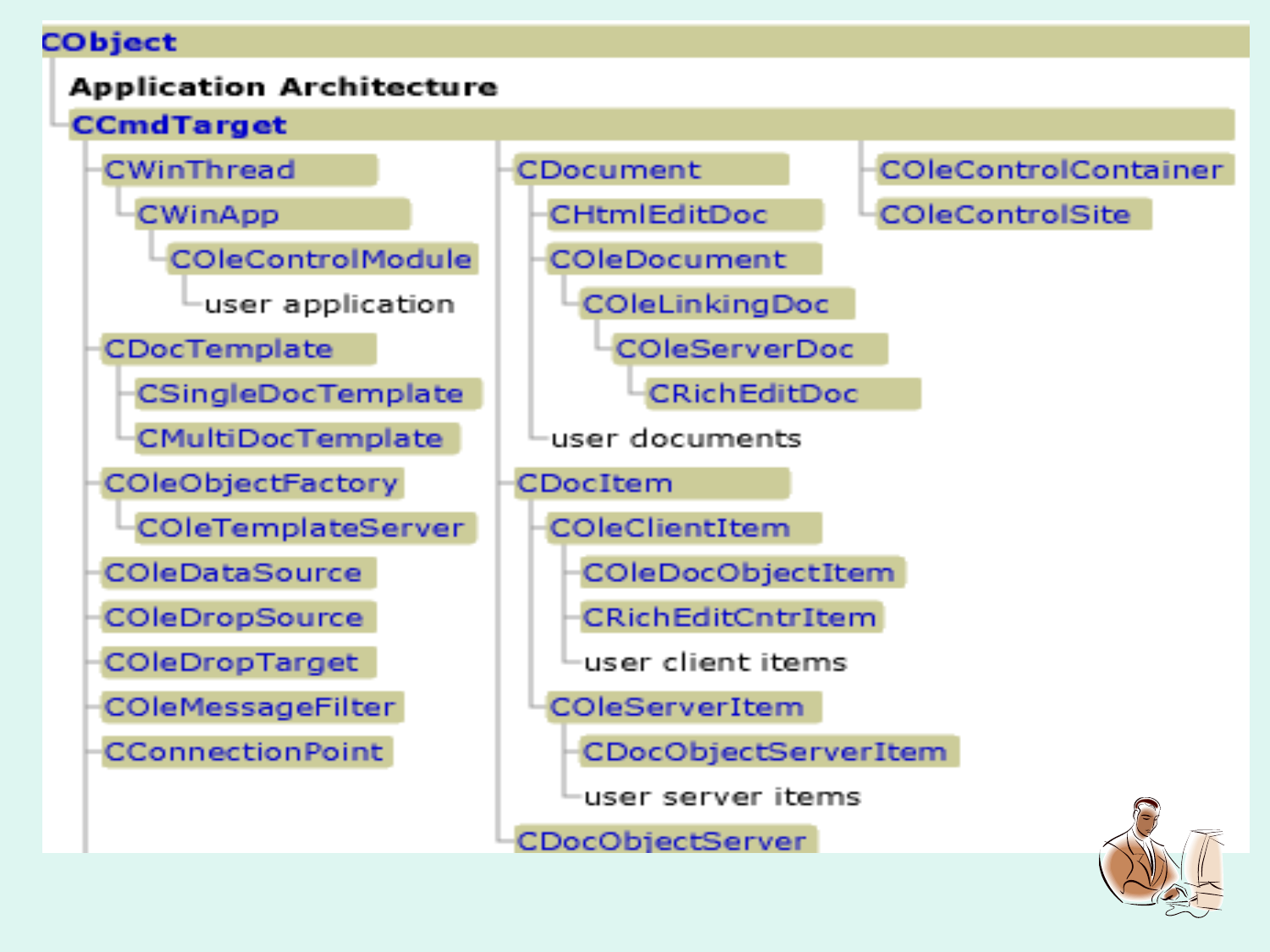

### **Exceptions**

CException

**CArchiveException** 

CDaoException

**CDBException** 

CFileException

CInternetException

COleException

COleDispatchException

CSimpleException

CMemory Exception

CNotSupportedException

- **CResourceException**
- **CUserException**

| <b>File Services</b>           |  |
|--------------------------------|--|
| CFile                          |  |
| <b>CMemFile</b>                |  |
| CSharedFile                    |  |
| COleStreamFile                 |  |
| <b>CMonikerFile</b>            |  |
| CAsyncMonikerFile              |  |
| <b>CDataPathProperty</b>       |  |
| <b>CCachedDataPathProperty</b> |  |
| CSocketFile                    |  |
| CStdioFile                     |  |
| CInternetFile                  |  |
| CGopherFile                    |  |
| CHttpFile<br>חו                |  |
|                                |  |

# **Graphical Drawing CDC** CClientDC **CMetaFileDC** CPaintDC **CWindowDC Control Support CDockState** CImageList Graphical **Drawing Objects** CGdiObject **CBitmap CBrush CFont CPalette CPen CRgn**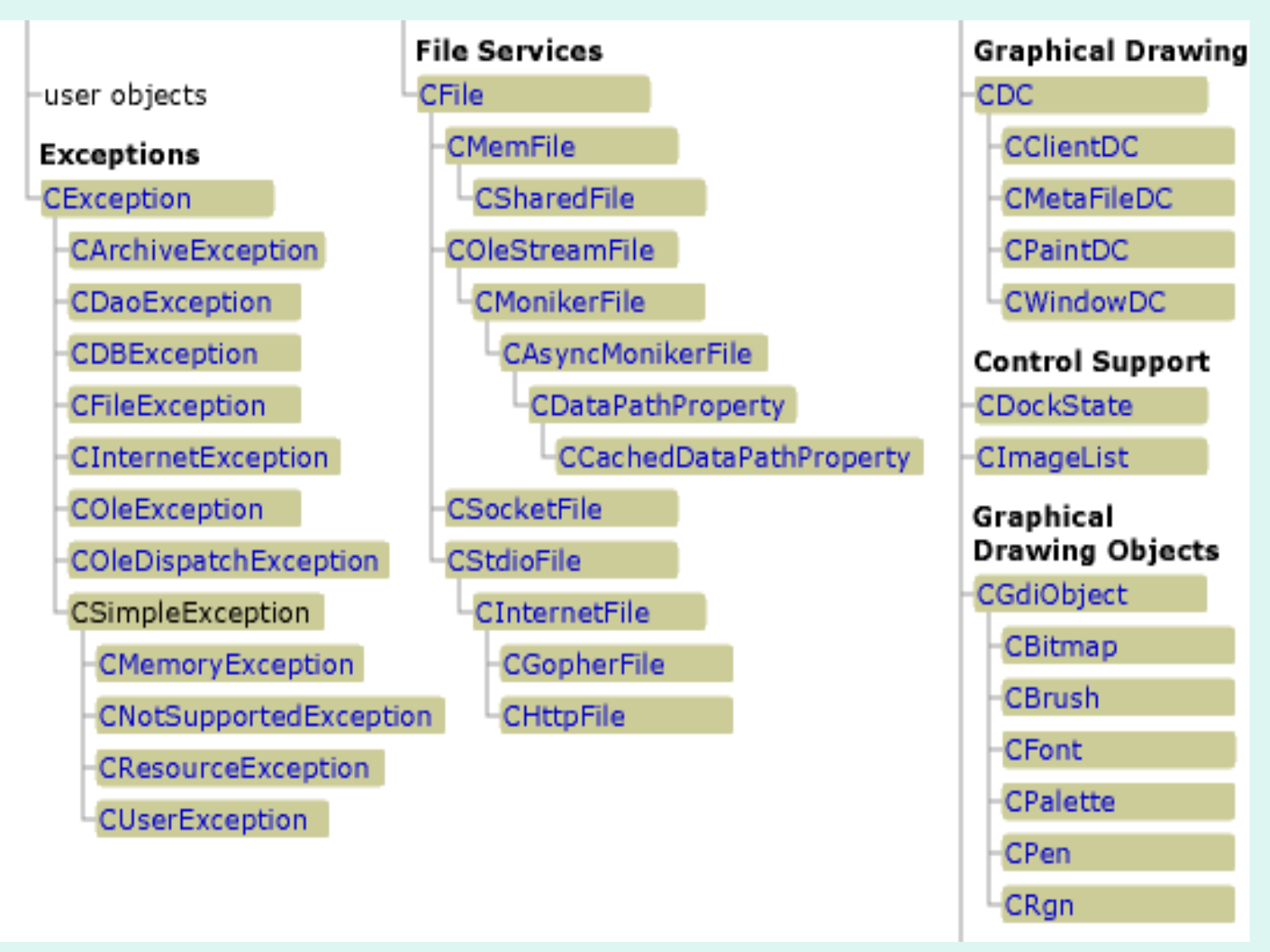#### **CWnd**

**Frame Windows** 

CFrameWnd

**CMDIChildWnd** 

user MDI windows

**CMDIFrameWnd** 

Luser MDI workspaces

**CMiniFrameWnd** 

user SDI windows

COleIPFrameWnd

CSplitterWnd

#### **Control Bars**

**CControlBar** 

CDialogBar

**COleResizeBar** 

CReBar

**CStatusBar** 

**CToolBar** 

**Property Sheets** CPropertySheet

| <b>Dialog Boxes</b>           | Views        |
|-------------------------------|--------------|
| CDialog                       | <b>CView</b> |
| <b>CCommonDialog</b>          | <b>CCtrl</b> |
| CColorDialog                  | CE           |
| CFileDialog                   | <b>CLi</b>   |
| <b>CFindReplaceDialog</b>     | CRi          |
| CFontDialog                   | CTr          |
| COleDialog                    | CScro        |
| <b>COleBusyDialog</b>         | use          |
| COleChangeIconDialog          | CFc          |
| COleChangeSourceDialog        | us           |
| <b>COleConvertDialog</b>      | CI           |
| COleInsertDialog              |              |
| COleLinksDialog               | C)           |
| COleUpdateDialog              | C)           |
| <b>COlePasteSpecialDialog</b> | Ō            |
| COlePropertiesDialog          | C)           |
| CPageSetupDialog              |              |
| CPrintDialog                  |              |
| CPrintDialogEx                |              |
| COlePropertyPage              |              |
| CPropertyPage                 |              |
| user dialog boxes             |              |
| CDHtmlDialog                  |              |
| CMultiPageDHtmlDialog         |              |
|                               |              |





| Controls                 |
|--------------------------|
| CAnimateCtrl             |
| CButton                  |
| CBitmapButton            |
| CComboBox                |
| CComboBoxEx              |
| CDateTimeCtrl            |
| <b>CEdit</b>             |
| CHeaderCtrl              |
| <b>CHtmlEditCtrlBase</b> |
| <b>CHtmlEditCtrl</b>     |
| CHotKeyCtrl              |
| CIPAddressCtrl           |
| <b>CLinkCtrl</b>         |
| <b>CListBox</b>          |
| CCheckListBox            |
| <b>CDragListBox</b>      |
| <b>CListCtrl</b>         |
| CMonthCalCtrl            |
| COleControl              |
| CProgressCtrl            |
| <b>CReBarCtrl</b>        |
| <b>CRichEditCtrl</b>     |
| -CScrollBar              |
| <b>CSliderCtrl</b>       |
| <b>CSpinButtonCt</b>     |
| <b>CStatic</b>           |
| -CStatusBarCtrl          |
| <b>CTabCtrl</b>          |
| -CToolBarCtrl            |
| <b>CToolTipCtrl</b>      |
| CTreeCtrl                |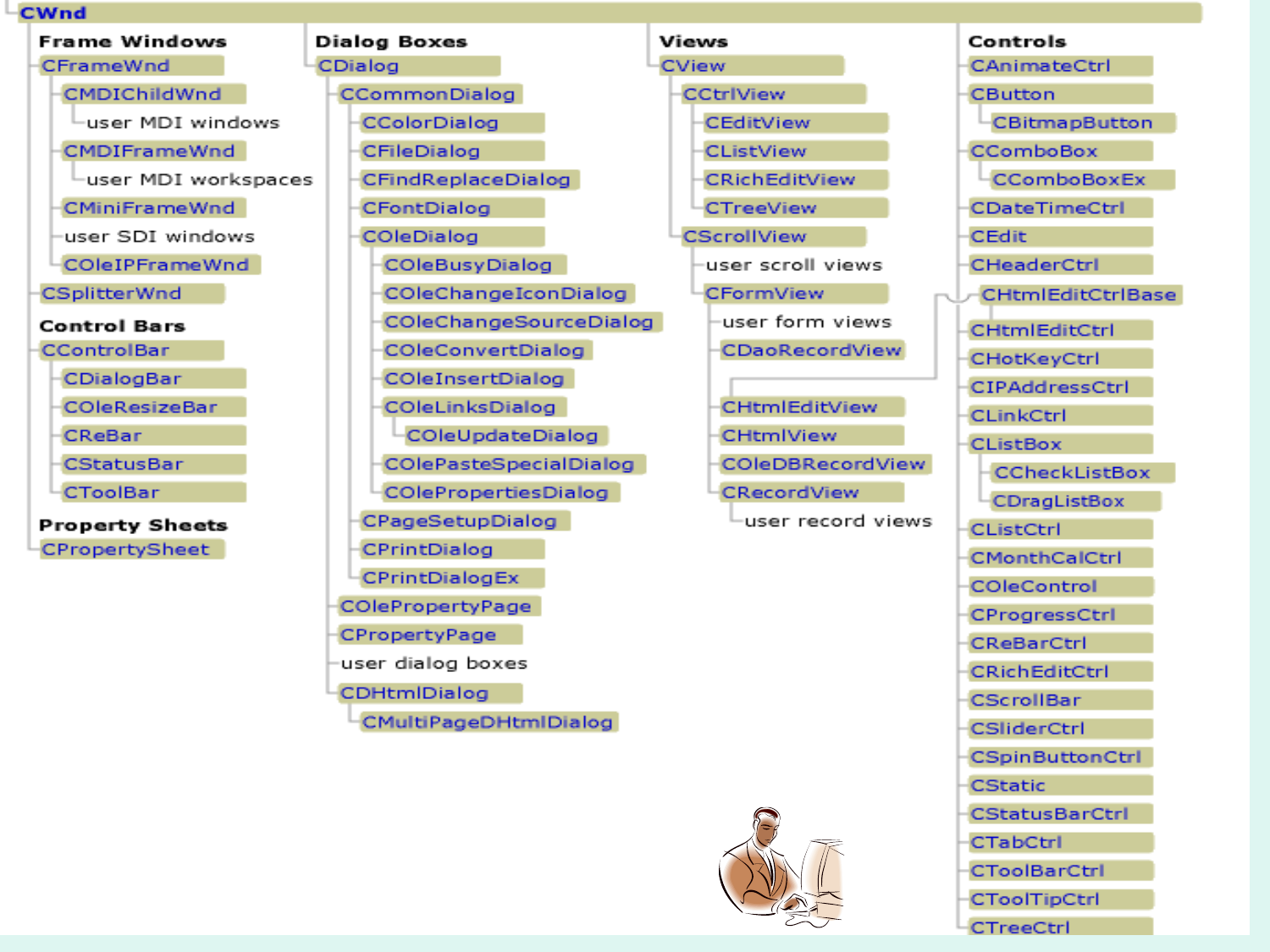#### Graphical Drawing CDC **CClientDC CMetaFileDC CPaintDC CWindowDC** Control Support **CDockState** CImageList Graphical **Drawing Objects** CGdiObject **CBitmap CBrush CFont CPalette** CPen CRan Menus **CMenu Command Line CCommandLineInfo ODBC** Database Support CDatabase CRecordset user recordsets **CLongBinary** DAO Database Support CDaoDatabase **CDaoQueryDef** CDaoRecordset CDaoTableDef

v.

**CDaoWorkspace** Synchronization

CSyncObject

**CCriticalSection** 

CEvent

**CMutex** 

CSemaphore

#### Arrays CArray (template) **CByteArray** CDWordArray CObArray CPtrArray **CStringArray CUIntArray** CWordArray arravs of user types Lists CList (template) **CPtrList CObList CStringList** lists of user types Maps CMap (template) **CMapWordToPtr CMapPtrToWord** CMapPtrToPtr **CMapWordToOb CMapStringToPtr CMapStringToOb CMapStringToString** maps of user types Internet Services CInternetSession **CInternetConnection CFtpConnection CGopherConnection CHttpConnection** CFileFind **CFtpFileFind CGopherFileFind** CGopherLocator

#### **Classes Not Derive** Internet **Server API CHttpArgList** CHtmlStream **CHttpFilter CHttpFilterContext CHttpServer** CHttpServerContext **Run-Time Object** Model Support CArchive CDumpContext **CRuntimeClass** Structures CCreateContext **CHttpAra** CMemoryState COleSafeArray CPrintInfo Simple Value Types **CFileTime** CFileTimeSpan **CPoint** CRect **CSize** CSimpleStringT CStringT CFixedStringT CTime CTimeSpan